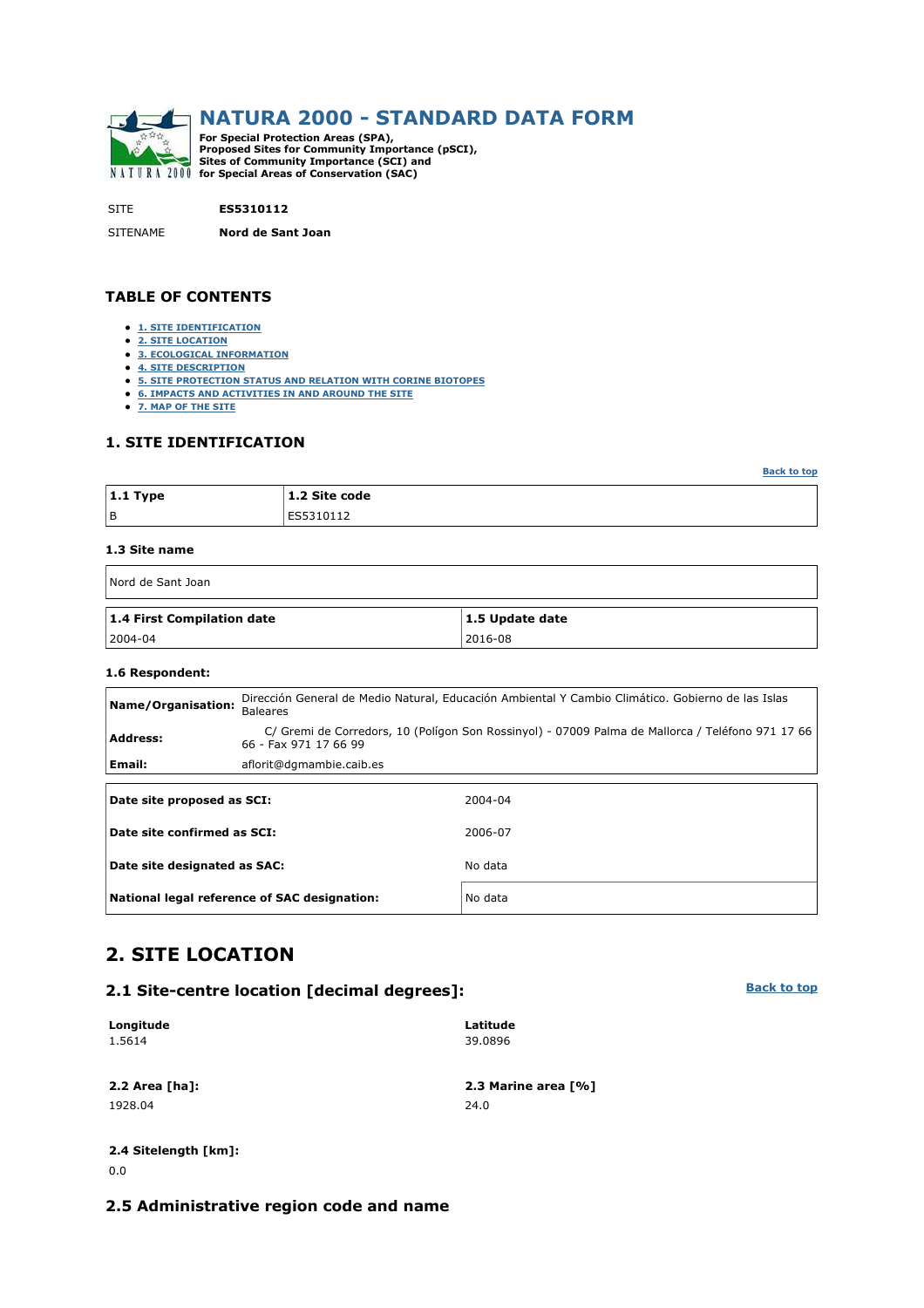| <b>NUTS level 2 code</b> | <b>Region Name</b>   |
|--------------------------|----------------------|
| <b>ES53</b>              | <b>Illes Balears</b> |

### **2.6 Biogeographical Region(s)**

Mediterranean (76.0

Marine Mediterranean %) (24.0

## **3. ECOLOGICAL INFORMATION**

#### **3.1 Habitat types present on the site and assessment for them**

**Back to top**

| <b>Annex I Habitat types</b> |           |           |                     |                  | Site assessment |                  |                            |                     |                |
|------------------------------|-----------|-----------|---------------------|------------------|-----------------|------------------|----------------------------|---------------------|----------------|
| Code                         | <b>PF</b> | <b>NP</b> | Cover [ha]          | Cave<br>[number] | Data<br>quality | A B C D          | A B C                      |                     |                |
|                              |           |           |                     |                  |                 | Representativity | Relative<br><b>Surface</b> | <b>Conservation</b> | Global         |
| 1120B                        |           |           | 314.27052           |                  |                 | $\overline{A}$   | C                          | B                   | $\overline{A}$ |
| 1240 <sub>0</sub>            |           |           | 7.519356            |                  |                 | A                | C                          | B                   | A              |
| 2190 <sub>fl</sub>           |           |           | 57.8412             |                  |                 | C                | C                          | B                   | B              |
| 2240H                        |           |           | 424.1688            |                  |                 | A                | C                          | B                   | A              |
| 5330H                        |           |           | 749.621952          |                  |                 | $\overline{A}$   | C                          | B                   | $\overline{A}$ |
| 6430H                        |           |           | 0.44344920000000004 |                  |                 | C                | C                          | B                   | B              |

**PF: for the habitat types that can have a non-priority as well as a priority form (6210, 7130, 9430) enter "X" in the column PF to indicate the priority form.** 

**NP: in case that a habitat type no longer exists in the site enter: x (optional) Cover: decimal values can be entered** 

**Caves: for habitat types 8310, 8330 (caves) enter the number of caves if estimated surface is not available.** 

**Data quality: G = 'Good' (e.g. based on surveys); M = 'Moderate' (e.g. based on partial data with some extrapolation); P = 'Poor' (e.g. rough estimation)** 

### **3.2 Species referred to in Article 4 of Directive 2009/147/EC and listed in Annex II of Directive 92/43/EEC and site evaluation for them**

| <b>Species</b> |      |                                                    |              |           | Population in the site     |             | <b>Site assessment</b> |      |                 |         |       |       |       |       |
|----------------|------|----------------------------------------------------|--------------|-----------|----------------------------|-------------|------------------------|------|-----------------|---------|-------|-------|-------|-------|
| Group          | Code | <b>Scientific</b><br><b>Name</b>                   | $\mathbf{s}$ | <b>NP</b> | <b>Size</b><br><b>Type</b> |             | Unit                   | Cat. | Data<br>quality | A B C D | A B C |       |       |       |
|                |      |                                                    |              |           |                            | Min         | Max                    |      | C R V P         |         | Pop.  | Cons. | Isol. | Glob. |
| P              | 1847 | <b>Allium grosii</b>                               |              |           | р                          |             |                        |      | R.              |         | B     | A     | C     | Α     |
| B              | A029 | Ardea purpurea                                     |              |           | с                          |             |                        |      | P               |         | C     |       |       |       |
| B              | A133 | <b>Burhinus</b><br>oedicnemus                      |              |           | p                          | 25          | 50                     | р    |                 | G       | C     |       |       |       |
| B              | A010 | <b>Calonectris</b><br>diomedea                     |              |           | r                          | 5           | 25                     | p    |                 | G       | C     |       |       |       |
| B              | A224 | <b>Caprimulgus</b><br>europaeus                    |              |           | r                          | 5           | 10                     | p    |                 | G       | C     |       |       |       |
| B              | A026 | Egretta garzetta                                   |              |           | c                          |             |                        |      | P               |         | D     |       |       |       |
| B              | A103 | <b>Falco peregrinus</b>                            |              |           | р                          | $\mathbf 1$ | $\mathbf{1}$           | р    |                 | G       | C     |       |       |       |
| B              | A245 | <b>Galerida theklae</b>                            |              |           | р                          | 50          | 10                     | р    |                 | G       | C     |       |       |       |
| P              | 1550 | Genista<br>dorycnifolia                            |              |           | p                          |             |                        |      | v               |         | B     | A     | B     | A     |
| B              | A014 | <b>Hydrobates</b><br>pelagicus                     |              |           | r                          | 5           | 25                     | p    |                 | G       | C     |       |       |       |
| B              | A181 | Larus audouinii                                    |              |           | r                          |             |                        |      | P               |         | C     |       |       |       |
| B              | A392 | <b>Phalacrocorax</b><br>aristotelis<br>desmarestii |              |           | r                          | 10          | 25                     | p    |                 | G       | C     |       |       |       |
|                |      | <b>Puffinus puffinus</b>                           |              |           |                            |             |                        |      |                 |         |       |       |       |       |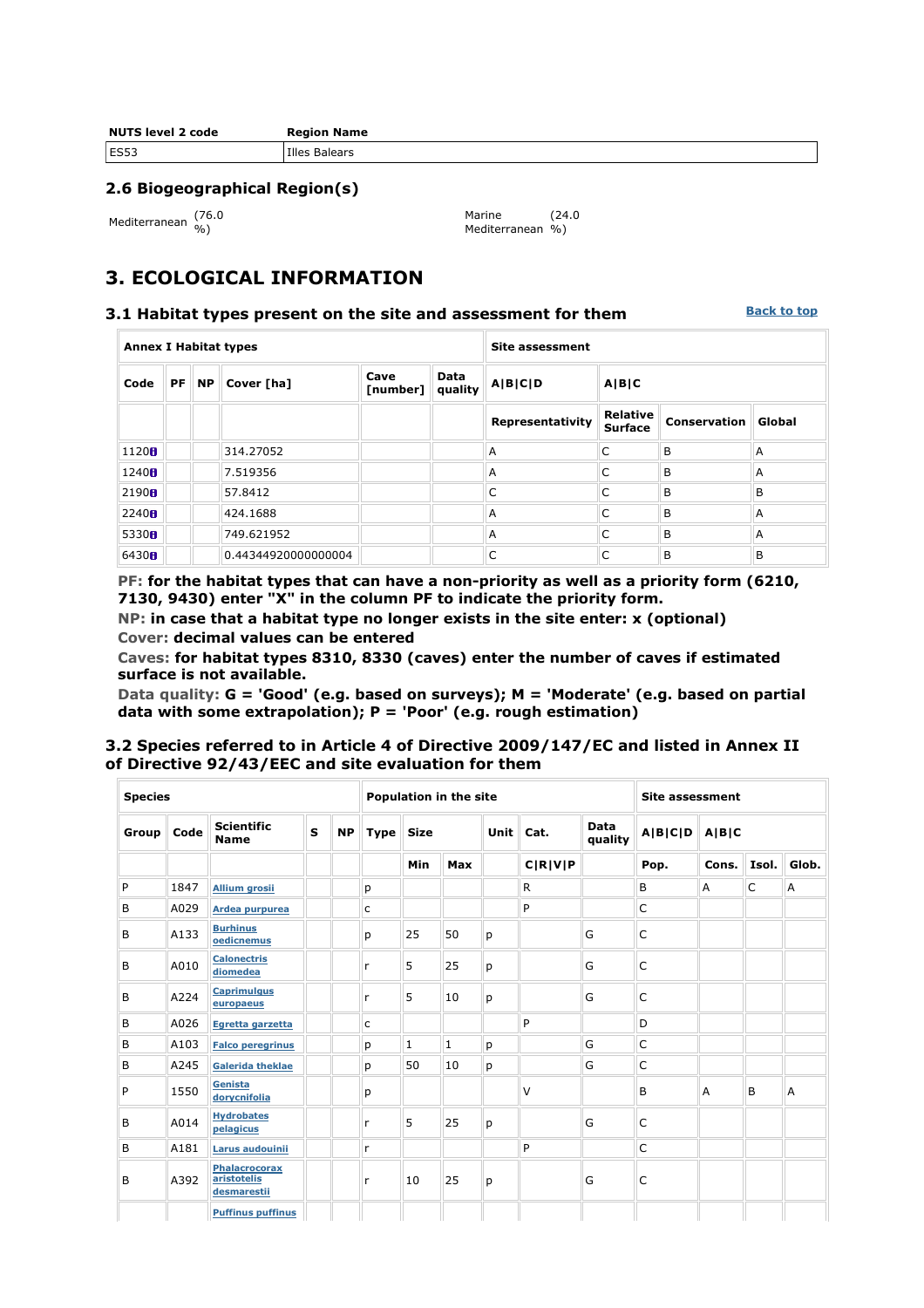| в | A384 mauretanicus                                                                                          |   |  | 25 |  | u | Ð |  |  |
|---|------------------------------------------------------------------------------------------------------------|---|--|----|--|---|---|--|--|
| M | 1303 Rhinolophus                                                                                           |   |  |    |  |   |   |  |  |
| в | $\begin{array}{ l }$ A191 $\begin{array}{ l } \hline \textbf{Sterna} \\ \textbf{sandvicensis} \end{array}$ | W |  |    |  |   |   |  |  |
| в | $\parallel$ A301 $\parallel$ Sylvia sarda                                                                  |   |  |    |  |   |   |  |  |

**Group: A = Amphibians, B = Birds, F = Fish, I = Invertebrates, M = Mammals, P = Plants, R = Reptiles** 

**S: in case that the data on species are sensitive and therefore have to be blocked for any public access enter: yes** 

**NP: in case that a species is no longer present in the site enter: x (optional)** 

**Type: p = permanent, r = reproducing, c = concentration, w = wintering (for plant and non-migratory species use permanent)** 

**Unit: i = individuals, p = pairs or other units according to the Standard list of population units and codes in accordance with Article 12 and 17 reporting (see reference portal)** 

**Abundance categories (Cat.): C = common, R = rare, V = very rare, P = present - to fill if data are deficient (DD) or in addition to population size information** 

**Data quality: G = 'Good' (e.g. based on surveys); M = 'Moderate' (e.g. based on partial data with some extrapolation); P = 'Poor' (e.g. rough estimation); VP = 'Very poor' (use this category only, if not even a rough estimation of the population size can be made, in this case the fields for population size can remain empty, but the field "Abundance categories" has to be filled in)** 

### **3.3 Other important species of flora and fauna (optional)**

| <b>Species</b> |             |                                                       | Population in the site |           |             |     | <b>Motivation</b> |         |                         |              |                         |   |             |   |
|----------------|-------------|-------------------------------------------------------|------------------------|-----------|-------------|-----|-------------------|---------|-------------------------|--------------|-------------------------|---|-------------|---|
| Group          | <b>CODE</b> | <b>Scientific</b><br><b>Name</b>                      | $\mathbf{s}$           | <b>NP</b> | <b>Size</b> |     | Unit $Cat.$       |         | <b>Species</b><br>Annex |              | <b>Other categories</b> |   |             |   |
|                |             |                                                       |                        |           | Min         | Max |                   | C R V P | IV                      | $\mathbf{V}$ | A                       | B | $\mathbf c$ | D |
| P              |             | <b>Aetheorhiza</b><br>bulbosa subsp.<br>willkommii    |                        |           |             |     |                   |         |                         |              |                         | X |             |   |
| P              |             | <b>Allium antoni-</b><br>bolosii subsp.<br>eivissanum |                        |           |             |     |                   |         |                         |              |                         | X |             |   |
| P              |             | <b>Allium grosii</b>                                  |                        |           |             |     |                   |         |                         |              | X                       |   |             |   |
| P              |             | <b>Asplenium</b><br>azomanes                          |                        |           |             |     |                   |         |                         |              |                         | X |             |   |
| P              |             | <b>Bellium bellidiodes</b>                            |                        |           |             |     |                   |         |                         |              |                         | X |             |   |
| P              |             | <b>Carex rorulenta</b>                                |                        |           |             |     |                   |         |                         |              | X                       |   |             |   |
| P              |             | Chaenorrhinum<br>formenterae                          |                        |           |             |     |                   |         |                         |              |                         | X |             |   |
| P              |             | <b>Cyclamen</b><br>balearicum                         |                        |           |             |     |                   |         |                         |              |                         | X |             |   |
| P              |             | Gallium<br>crespianum                                 |                        |           |             |     |                   |         |                         |              |                         | X |             |   |
| P              |             | <b>Hypericum</b><br>balearicum                        |                        |           |             |     |                   |         |                         |              |                         | X |             |   |
| P              |             | Limonium gibertii                                     |                        |           |             |     |                   |         |                         |              | X                       |   |             |   |
| P              |             | <b>Micromeria</b><br>filiformis                       |                        |           |             |     |                   |         |                         |              |                         | X |             |   |
| P              |             | <b>Micromeria</b><br>inodora                          |                        |           |             |     |                   |         |                         |              |                         | X |             |   |
| P              |             | <b>Micromeria</b><br>microphylla                      |                        |           |             |     |                   |         |                         |              |                         | X |             |   |
| P              |             | Ranunculus<br>barceloi                                |                        |           |             |     |                   |         |                         |              |                         | X |             |   |
| P              |             | Romulea<br>assumptionis                               |                        |           |             |     |                   |         |                         |              |                         | X |             |   |
| P              |             | <b>Silene</b><br>cambessedesii                        |                        |           |             |     |                   |         |                         |              | X                       |   |             |   |

**Group: A = Amphibians, B = Birds, F = Fish, Fu = Fungi, I = Invertebrates, L = Lichens,**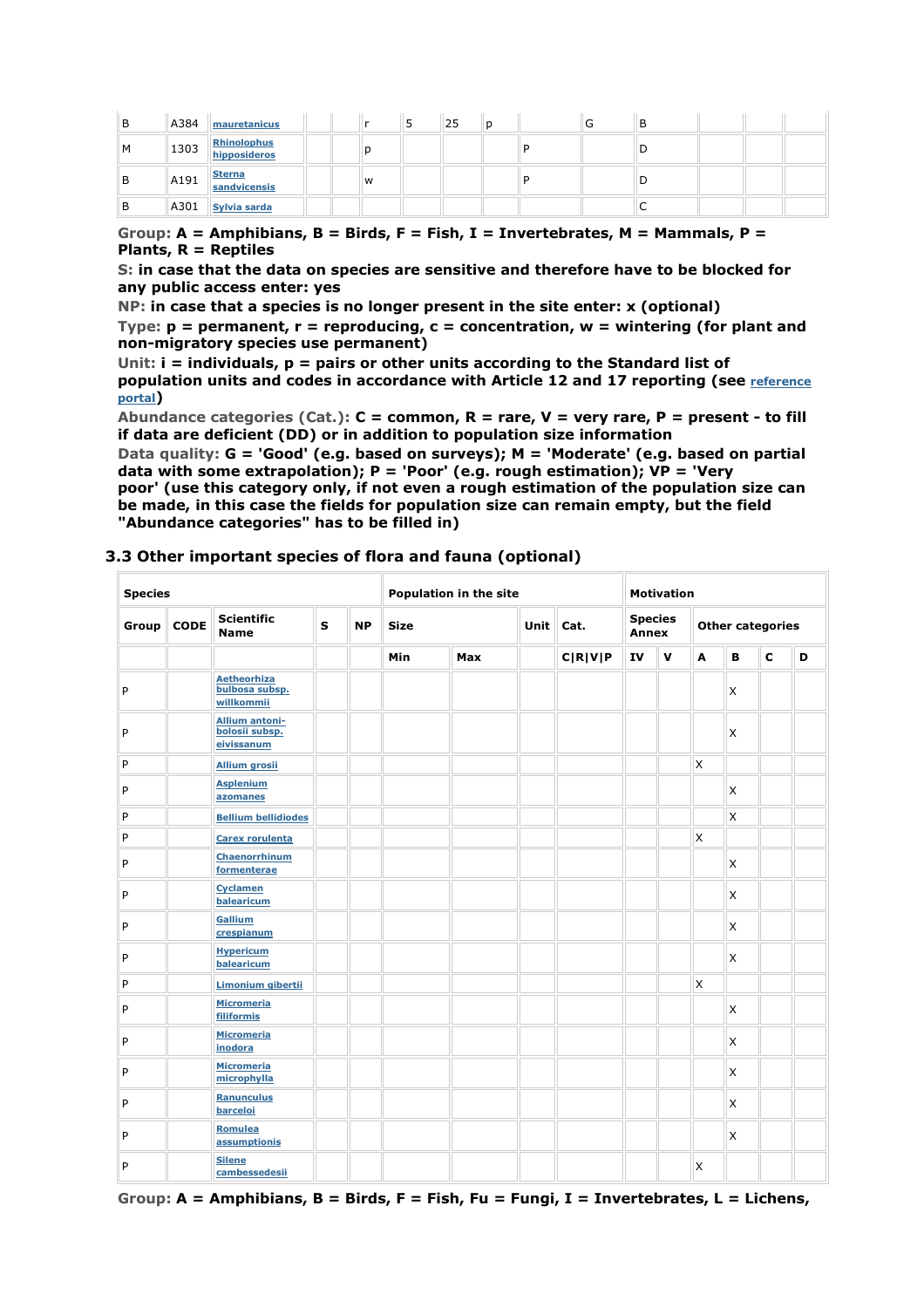### **M = Mammals, P = Plants, R = Reptiles**

**CODE: for Birds, Annex IV and V species the code as provided in the reference portal should be used in addition to the scientific name** 

**S: in case that the data on species are sensitive and therefore have to be blocked for any public access enter: yes** 

**NP: in case that a species is no longer present in the site enter: x (optional) Unit: i = individuals, p = pairs or other units according to the standard list of population**  units and codes in accordance with Article 12 and 17 reporting, (see **reference portal**)

**Cat.: Abundance categories: C = common, R = rare, V = very rare, P = present Motivation categories: IV, V: Annex Species (Habitats Directive), A: National Red List data; B: Endemics; C: International Conventions; D: other reasons** 

## **4. SITE DESCRIPTION**

### **4.1 General site character**

| <b>Habitat class</b> | % Cover |
|----------------------|---------|
| <b>N08</b>           | 40.0    |
| N17                  | 35.0    |
| NO1                  | 20.0    |
| N <sub>05</sub>      | 5.0     |
| Total Habitat Cover  | 100     |

### **4.2 Quality and importance**

**La calidad e importancia de esa zona se basa en la presencia de habitats del anexo I de la Directiva 92/43/CEE**

### **4.4 Ownership (optional)**

| Type     |                       | $\lceil \frac{9}{6} \rceil$ |
|----------|-----------------------|-----------------------------|
|          | National/Federal      | 0                           |
|          |                       | 0                           |
|          | Public State/Province | 0                           |
|          | Any Public            | 20                          |
|          | Joint or Co-Ownership | 0                           |
| Private  |                       | 80                          |
| lUnknown |                       | 0                           |
| sum      |                       | 100                         |

# **5. SITE PROTECTION STATUS (optional)**

| 5.1 Designation types at national and regional level: | <b>Back to top</b> |
|-------------------------------------------------------|--------------------|
|                                                       |                    |

| Code        | Cover [%] | Code | Cover [%] | Code | Cover [%] |
|-------------|-----------|------|-----------|------|-----------|
| <b>ES17</b> | 75.0      |      |           |      |           |

### **5.2 Relation of the described site with other sites:**

### **designated at national or regional level:**

| Type code            | Site name                  | туре | Cover [%]   |
|----------------------|----------------------------|------|-------------|
| <b>EC17</b><br>ES L. | Arees naturals dels Amunts |      | --<br>ں . ب |

## **6. SITE MANAGEMENT**

### **6.1 Body(ies) responsible for the site management:**

| Organisation: | Dirección General de Medio Natural, Educación Ambiental Y Cambio Climático. Gobierno de las<br>Islas Baleares              |
|---------------|----------------------------------------------------------------------------------------------------------------------------|
| Address:      | C/ Gremi de Corredors, 10 (Polígon Son Rossinyol) - 07009 Palma de Mallorca / Teléfono 971<br>17 66 66 - Fax 971 17 66 242 |
|               |                                                                                                                            |

### **Back to top**

**Back to top**